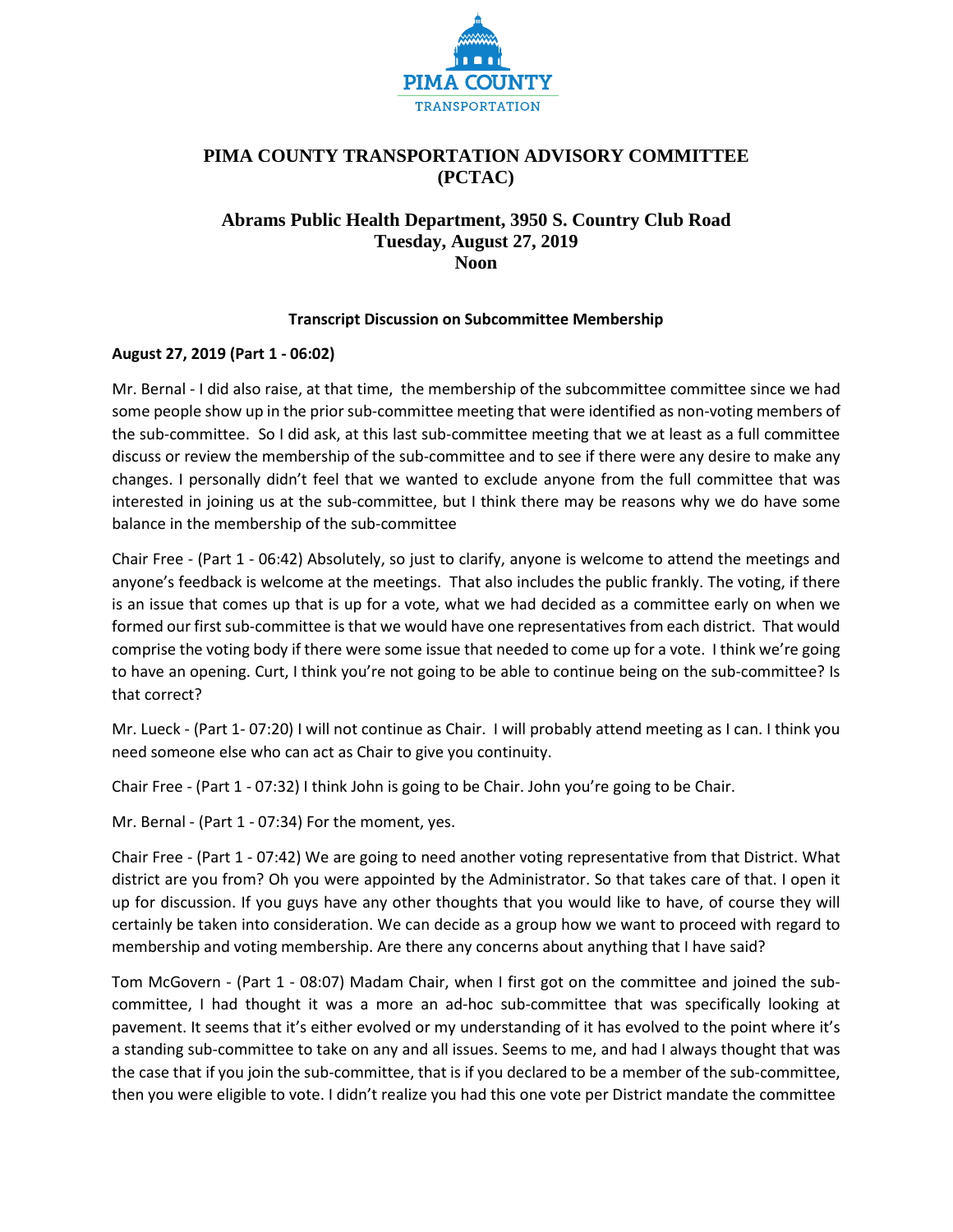

## **Transcript Discussion on Subcommittee Membership August 27, 2019 Meeting Page 2**

came up with before me. My point is, that it seems if you've joined the sub-committee regardless of whether there is only one or more than one within a District or representation that all those members of the sub-committee should vote. As long as you covered what you want as far as membership of each of the Districts in the sub-committee, which frankly doesn't seem to me to be much of an issue. From my understanding that that's important anyway. I would go for if you're committed to the sub-committee then you can vote. If that would be a change, then I understand.

Chair Free - (Part 1 - 09:55) Yes, that would be a change, but I'm open. One of the reasons is, let's say someone from a particular District isn't able to attend the meeting, or both members from that District show up at the meeting, then that would sometimes sway the voting. Or if there is no one from another District that could potentially be an issue when it comes to voting. Does anyone else have a thought?

Tom McGovern (Part 1- 10:21) It's kind of the same here, if one of the districts does not show up, then you are out voted as a result. I don't think it's a concern or a real issue

Chair Free - (Part 1 - 10:37) We have quorum qualifications at this meeting. So…

Tom McGovern *(inaudible) …*Membership from each of the Districts.

Chair Free - (Part 1 - 10:48) I'm definitely open. Any other thoughts.

Tom McGovern - (Part 1 - 10:49) Just a question. What if the representative is designated isn't at the meeting, but the other District member is there how does that work?

Chair Free - (Part 1 - 11:02) Well anybody is able to attend, but the way we have it set-up, only the person who is the officially designee from that District would be able to vote.

Tom McGovern - (Part 1 - 10:49) So if the official designated person is not there, the other representative from the District is there, they still can't vote?

Chair Free - (Part 1 - 11:19) - The way that it currently stands, yes, and again we can talk about how we want to change it going forward.

Mr. Bernal - (Part 1 - 11:27) At least today perhaps or by some other form of communication, we reach out to the entire committee and see who wants to be on the sub-committee. Then we can decide whether we have a problem with too many from one place or not. In general, if they're willing to serve let's call it the sub-committee.

Chair Free - (Part 1 - 11:47) Just for clarification that is what we did. Every time we had a meeting with sort of new charge, because like you said Tom, it varied from the way it was originally started and has become de-facto a standing sub-committee. We reach out and Annabelle sends out an email and asks those who would like to participate and so we have been doing that and definitely will continue to do that for sure. It's one of those things, if it's not a problem let's not make it a problem. So I agree with you. Let's